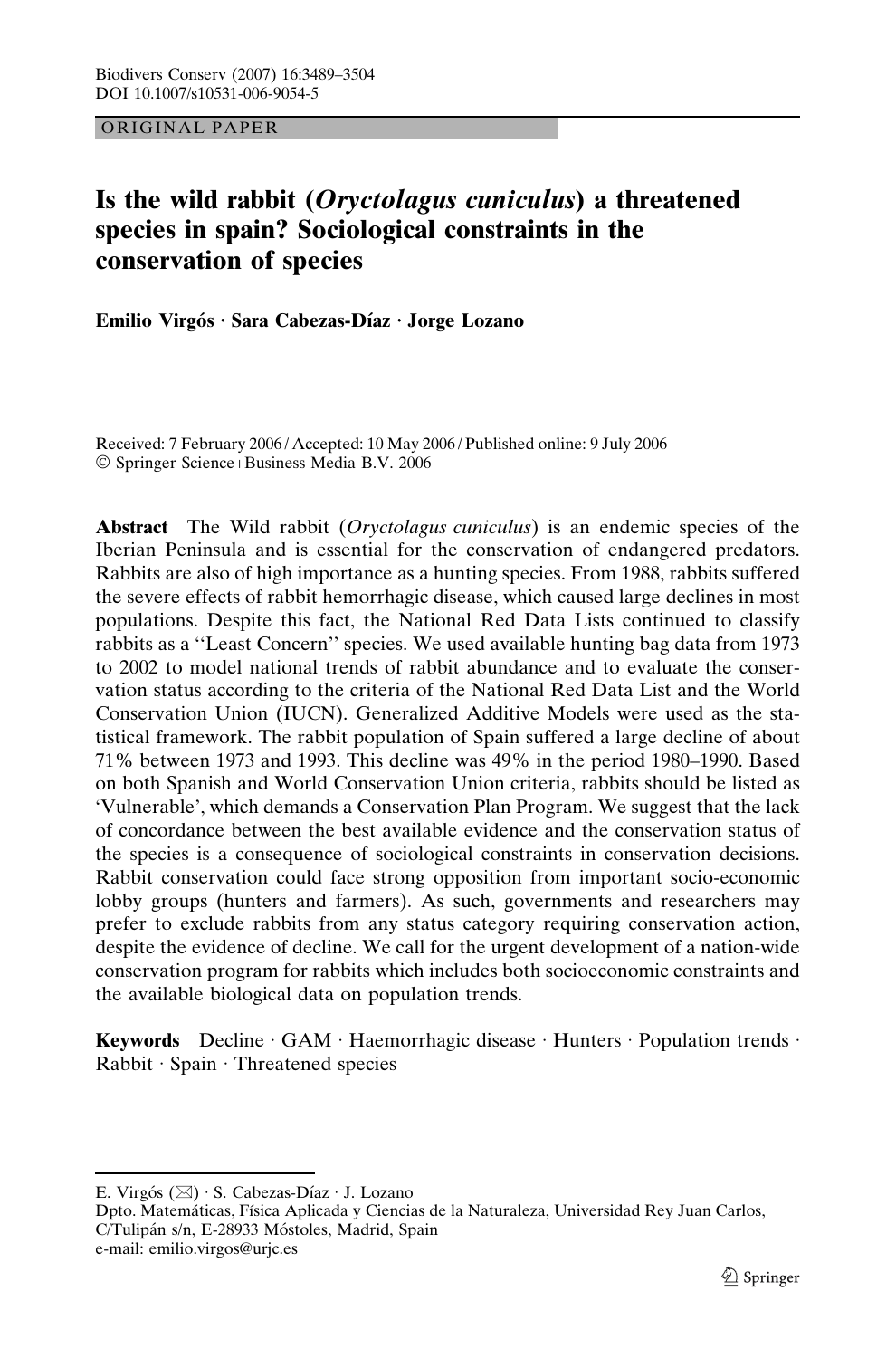#### Introduction

The Wild Rabbit (Oryctolagus cuniculus) is an endemic species of the Iberian Peninsula (Thompson and King 1989; Monnerot et al. 1994), although it has expanded in range in Europe and has been introduced to many other parts of the world. The species is now considered a pest in many places and most management strategies have been directed towards population control (Drollette 1996). In its native range including Spain, however, the rabbit may be considered a key element of the ecosystem, and therefore of high conservation value. In fact, rabbits represent the bulk of the diet of many Iberian predators (Delibes and Hiraldo 1981), and are the key prey species of several critically endangered species, including the Iberian lynx (Lynx pardinus) and Iberian Imperial Eagle (Aquila adalberti) (Ferrer and Negro 2004).

Added to their functional importance in Spanish ecosystems, rabbits often arouse polarized social and economic interests. On the one hand, rabbits are traditionally one of the most important game species in Spain (REGHAB 2002) and therefore hunters have an interest in keeping their numbers high. On the other hand, the species causes significant agricultural damage and so farmers call for rabbit populations to be controlled or eradicated.

Although rabbits are historically numerous and widespread on the Iberian Peninsula, the introduction of myxomatosis into the wild in the 1950s caused a significant drop in their population (Muñoz 1960; Thompson and King 1989). In the following years rabbits attained some natural immunity to the disease, but in 1989 a new viral epizootic, rabbit hemorrhagic disease (RHD), reached Spain and rabbits suffered mortality close to 80% in most populations (Peiró and Seva 1991; Blanco and Villafuerte 1993; Villafuerte et al. 1995; Calvete et al. 2002). From the first appearance of RHD to 1993, the decline in the rabbit population was estimated to be around 55% based on a questionnaire survey answered by hunters (Blanco and Villafuerte 1993). Despite such evidence, the National Red Data List based on the Red Data Book listed the rabbit as a "Least Concern" species (Blanco and González 1992).

It now appears that the newest edition of the National Red Data List (currently in preparation) will again list the rabbit within the ''Least Concern'' category. At present the only available population decline estimate on a national scale comes from the survey conducted by Blanco and Villafuerte (1993), and updated information based on a rigorous monitoring program of rabbit populations is lacking.

Monitoring abundance trends of wildlife populations is an essential component of any management program (Geissler and Sauer 1990; Thomas and Martin 1996; Fewster et al. 2000), and should be used to evaluate the current status of the species for its potential inclusion on national or international red lists of endangered species. The lack of nation-wide survey schemes for common species is a problem in many wildlife monitoring programs (Barker and Sauer 1992; Thomas and Martin 1996).

National monitoring programs are usually based on indirect measures of abundance such as count estimates along fixed routes (Droege and Sauer 1990; Fewster et al. 2000). However, game species show an additional advantage because hunting bag data can be used as a proxy of abundance across time (e.g. Potts et al. 1984; Baines and Hudson 1995; Cattadori and Hudson 1999; Kitson 2004). The best-known example comes from fisheries, where management is primarily based on catch data (Hilborn and Walters 1992). One major concern, however, is that harvest records do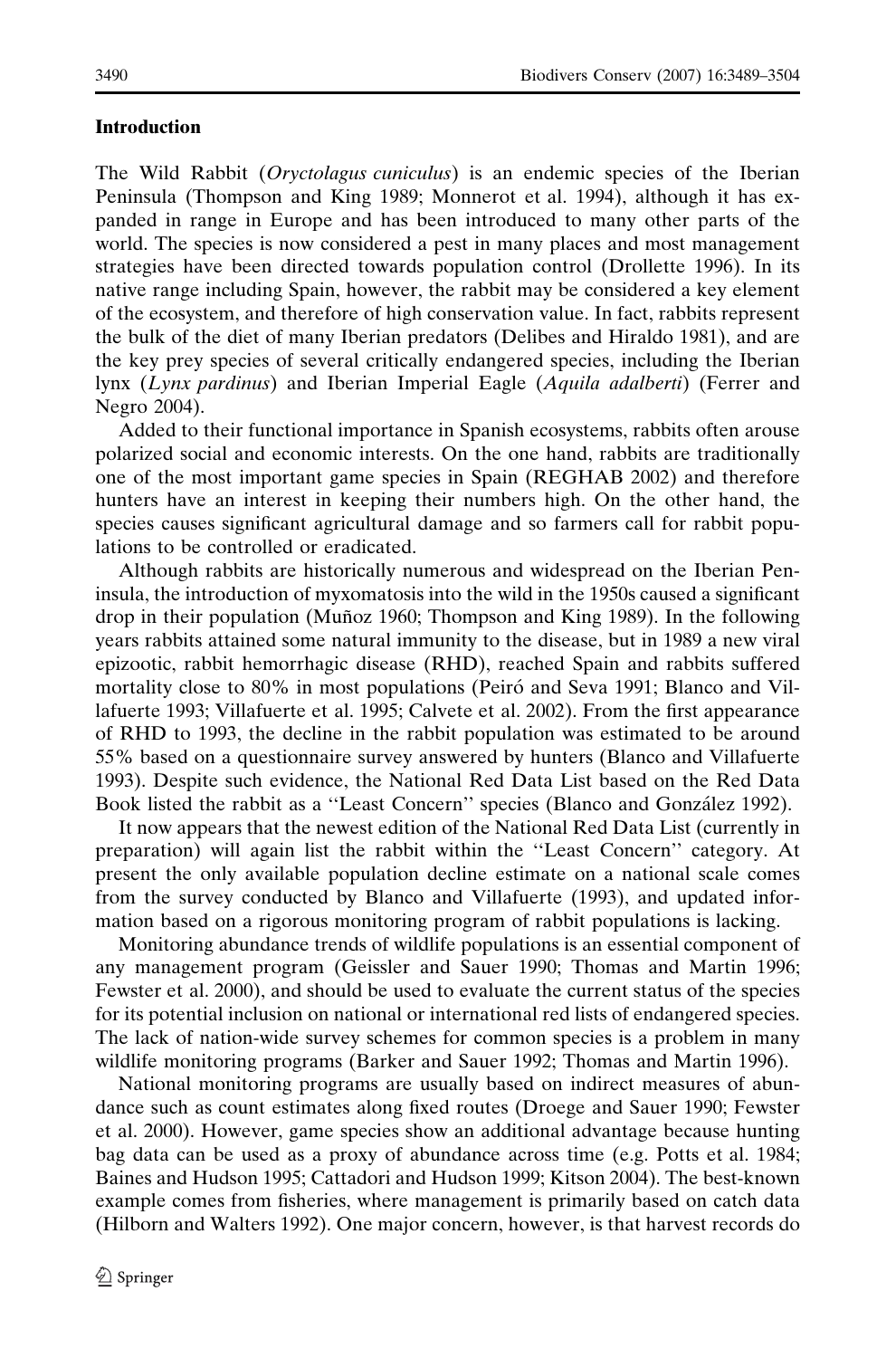not reflect true variations in species abundance (Gilpin 1973), although some studies indicate that correlations may be good (Royama 1992; Cattadori et al. 2003; Kitson 2004). Hunting statistics in Spain are available from 1973, and these may be the best data available for the determination of temporal dynamics and trends of game species across the country. Unfortunately, they have been misused by managers and researchers in Spain.

In addition to the lack of efficient survey methods and adequate data for the analysis of population trends, several problems are related to the selection of the analytical procedures to determine the magnitude and the direction of the trend, two essential pieces of data from the perspective of monitoring. As a consequence, a diverse and complex range of methods has been employed (reviewed in Thomas and Martin 1996; Fewster et al. 2000). The recent use of generalized additive models (GAMs) has shown flexibility and robustness when analyzing abundance trends of bird species over different source data and other monitoring features (Fewster et al. 2000).

In this paper, we describe for the first time the population trends of rabbits in Spain during the period 1973–2002. We used available hunting records as the source of abundance data across years and GAMs as the statistical framework to analyze trends. This information was used to identify the true conservation status of wild rabbit populations in Spain according to IUCN Red List categories guidelines and principles (IUCN 2001). We also discuss the sociological context of rabbit conservation in Spain and its potential solutions.

# **Methods**

### Hunting statistics

We obtained hunting bag data from the Ministry of Agriculture and Fisheries of Spain. This information is free and at the time of this study was available from 1973 to 2002. Data are based on questionnaires that all owners of hunting lands are required to complete each year. Ministry of Agriculture obtained a summary value of the bag record in each province by summing the data from each hunting land in each province for each year. The number of rabbits hunted is recorded for all Spanish provinces ( $n = 50$ ). Provinces that had records for less than 20% of years were excluded from the study. We did not include hunting records from the Balearic or Canary islands because our aim was to check population trends in the area where rabbits are endemic and not in those areas where it may be considered an invasive species (Thompson and King 1989). Our final data set was drawn from 45 provinces from across the country. We used a relatively long time series for the analysis, starting in 1973, approximately 20 years after the first myxomatosis outbreak (Munoz 1960). The time series ended in 2002, 14 years after the first detection of RHD in Spain (Arguello et al. 1988). Because we used bag records for each year in the series as the data points in the analyses, our study was based on data for 30 years.

Hunting statistics may be considered a good description of rabbit populations in each province because hunting lands cover 70–75% of Spain, with similar figures in all provinces (REGHAB 2002). Because the number of rabbits hunted may be partially due to hunting effort, this factor needs to be controlled in the analysis of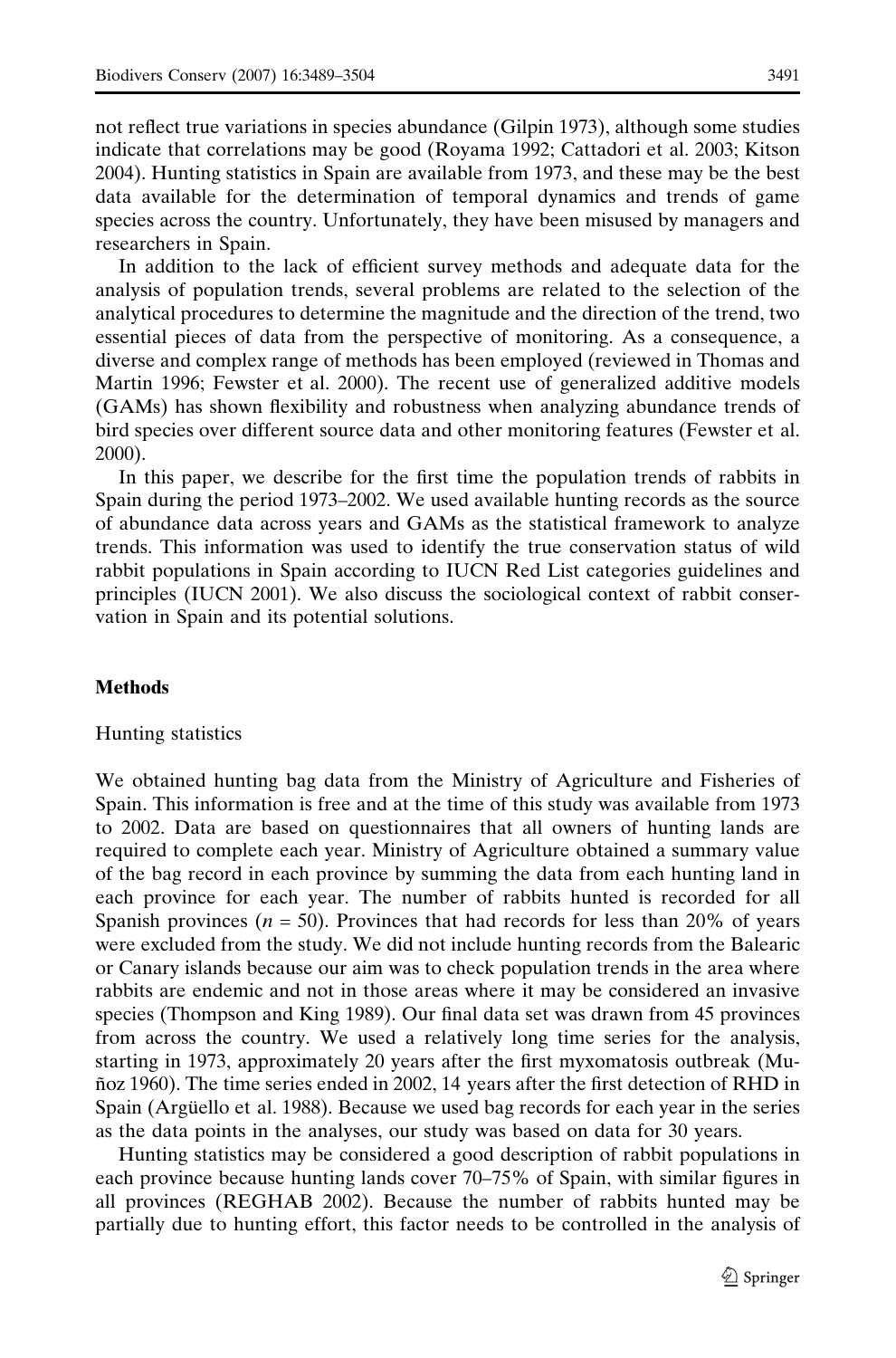population numbers (Bostford et al. 1983; Cattadori et al. 2003) by using the number of hunting licenses issued as a measure of hunting effort in each province and in each year.

In all provinces and across the study period, rabbit hunting was regulated based on annual quotas proposed by hunters each year on the basis of the hunting bag of the preceding year. We thus considered that hunted rabbits were a suitable proxy of rabbit abundance in the hunting lands of Spain. In some cases, hunters imposed limitations in the form of restricted quotas, but these limitations were not related to rabbit abundance (Angulo and Villafuerte 2003). This is important because harvesting theory predicts that when density is low hunters tend to reduce quotas, which can lead to underestimations of population size. In contrast, when density is high hunters tend to increase quotas and so true numbers could be overestimated (Gilpin 1973; Cattadori et al. 2003). Both factors could influence trend estimates, but the lack of correlation between rabbit abundance and restricted quotas in Spain may minimize this source of bias.

Analyzing population trends by fitting generalized additive models (GAMs)

Most analyses of population trends have been conducted using route regression, Poisson regression or Mountford methods (e.g., Geissler and Sauer 1990). However, these methods cannot be used to extract genuine changes or trends from noisy data and they are ill suited to the investigation of nonlinear population trends (Siriwardena et al. 1998; Fewster et al. 2000). These problems can be overcome by using smoothing algorithms applied to abundance estimates (Fewster et al. 2000). Several of these smoothing techniques have been applied to bird census data both in North America and the United Kingdom (James et al. 1996; Siriwardena et al. 1998). GAMs extended these procedures, allowing both the incorporation of smoothing algorithms and a comprehensive modeling framework (Fewster et al. 2000). GAMs are an extension of generalized linear models (see Hastie and Tibshirani 1990) that allow any shape in the curve of the abundance estimates, through a range of nonparametric models (Fewster et al. 2000), and are thus a very flexible way to model how a response variable (e.g., population abundance) changes in response to several predictors (e.g., year and site). In a GAM, the level of smoothing (i.e., roughness) of the curves is defined in the model by the degrees of freedom (Hastie and Tibshirani 1990; Fewster et al. 2000). Our model took the following form:

abundance index  $=$  site effect  $+$  smooth (year)

For a comprehensive explanation of the procedures used to calculate the abundance index of the counts and the methods of GAM fitting, see Fewster et al. (2000). The site predictor may be of little biological interest but it has been incorporated into the model because abundance is likely to differ between sites. In our study the main predictor is year, which is represented as a smooth curve with predetermined degrees of freedom. We fitted curves based on splines (Hastie and Tibshirani 1990; Fewster et al. 2000), which were chosen to satisfy a penalized least square criterion, optimizing fit but penalizing roughness (Fewster et al. 2000). We used the recommendations of Fewster et al. (2000) and in our modeling framework we set the degrees of freedom to be 0.3 times the number of years in the time series, in our case 10.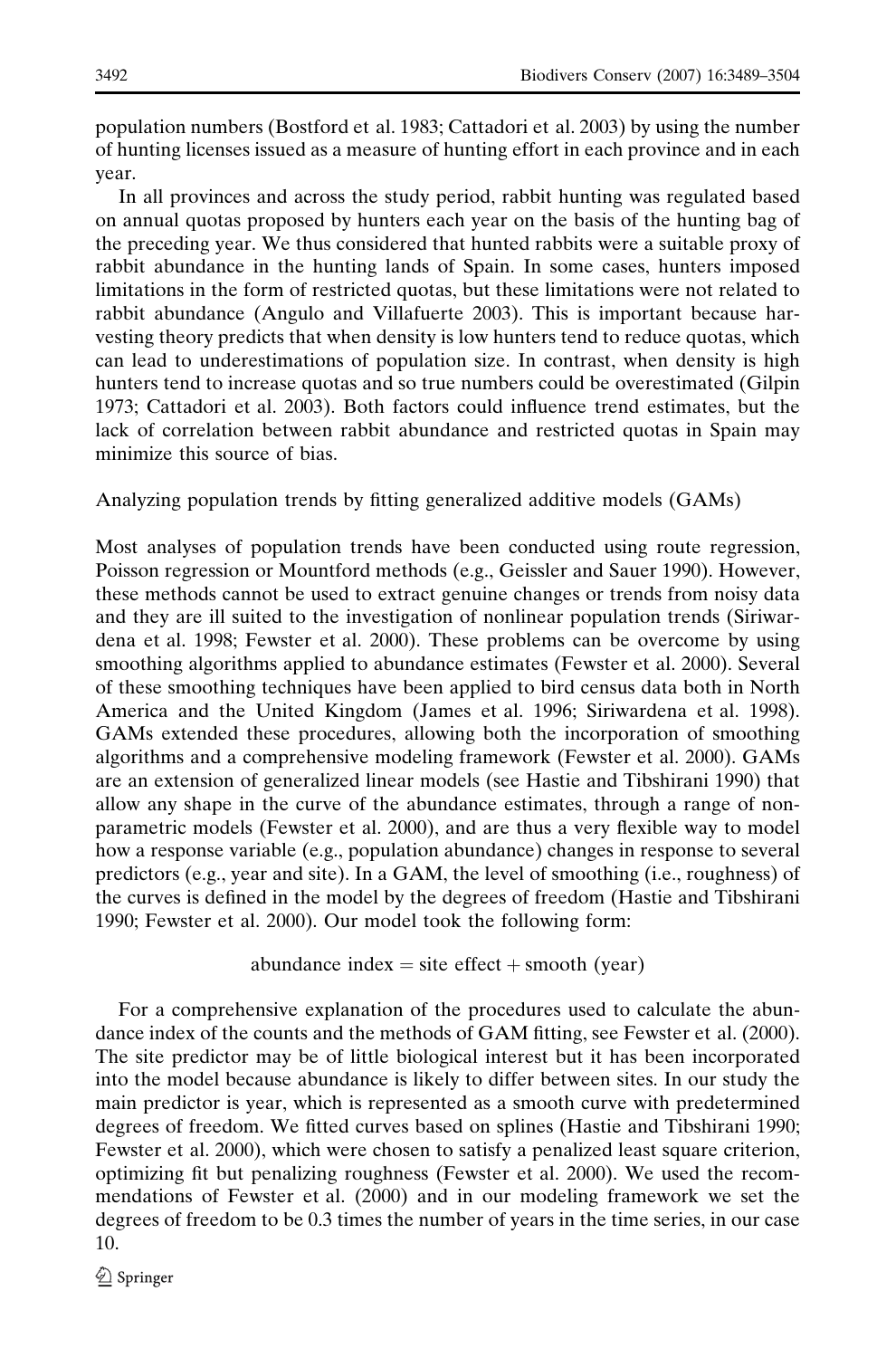In contrast to count data used in other monitoring programs (e.g., Geissler and Sauer 1990; Fewster et al. 2000), our model was based on a response variable in the form of an index (bag record/hunting effort). The data were log-transformed and then fitted to a GAM with Gaussian errors and identity link (Hastie and Tibshirani 1990). To evaluate whether population changes observed in the data were statistically significant, we calculated confidence intervals for abundance index estimates from the GAM curves by bootstrapping (Fewster et al. 2000). We performed 399 replicates with replacement of the data for each year and fitted a GAM curve for each replicate, thus obtaining a series of abundance index replicates which were used to obtain 95% confidence intervals following the methods of Buckland (1984) and Fewster et al. (2000).

Goodness of fit testing of our model was performed using plots of residuals and standard errors. We used the partial deviance residuals which measured the difference between the log-likelihood of the fitted model and the saturated model (Hastie and Tibshirani 1990). We considered a model as satisfactory when the residuals were distributed evenly above and below the fitted curve and the standard errors were small (Fewster et al. 2000).

We also calculated significant turning points in the time series using the methods of Siriwardena et al. (1998) and Fewster et al. (2000). We computed second derivatives (rates of change of the rates of change) of our abundance index estimates and their 95% confidence intervals from the 399 bootstrapped replicates. We calculated second derivatives from the 6th differences in equation 11 from Fewster et al. (2000). We also used a value of  $r = 1$  (window size) in Equations 9, 10 and 11 from Fewster et al. (2000). Those years that did not contain a zero may be considered as years with a significant curvature in the trend. These turning points are an objective measure of significant decline or increase years and they may also be used to divide the time series into parts with similar trends (Siriwardena et al. 1998; Fewster et al. 2000). Because these turning points are associated with changes in the rate of change (e.g. changes in population growth) rather absolute values of abundance index, it is possible to detect significant decline although absolute values of abundance index did not reflect a clear population reduction.

For all analyses we used S-Plus code from Dr. R. Fewster with some modifications to accommodate Gaussian errors instead of Poisson errors. Analyses were run in S-Plus 2000 for Windows (Mathsoft Inc. 1999).

Assignation of a threatened category

In Spain, the conservation of species is based on the criteria established in the national list of threatened species (hereafter CNEADI, the Spanish acronym). This list only recognizes two threatened categories: Endangered (EN) and Vulnerable (VU). We used our data to evaluate rabbit status according to the criteria of the CNEADI.

We also evaluated rabbit status for the three threatened categories established by the IUCN: Critically Endangered (CR), Endangered (EN) and Vulnerable (VU) (IUCN 2001). Each level of threat (CR, EN or VU) is defined by a range of quantitative criteria, and a taxon that meets any one of the criteria for a threat level is assigned to that level.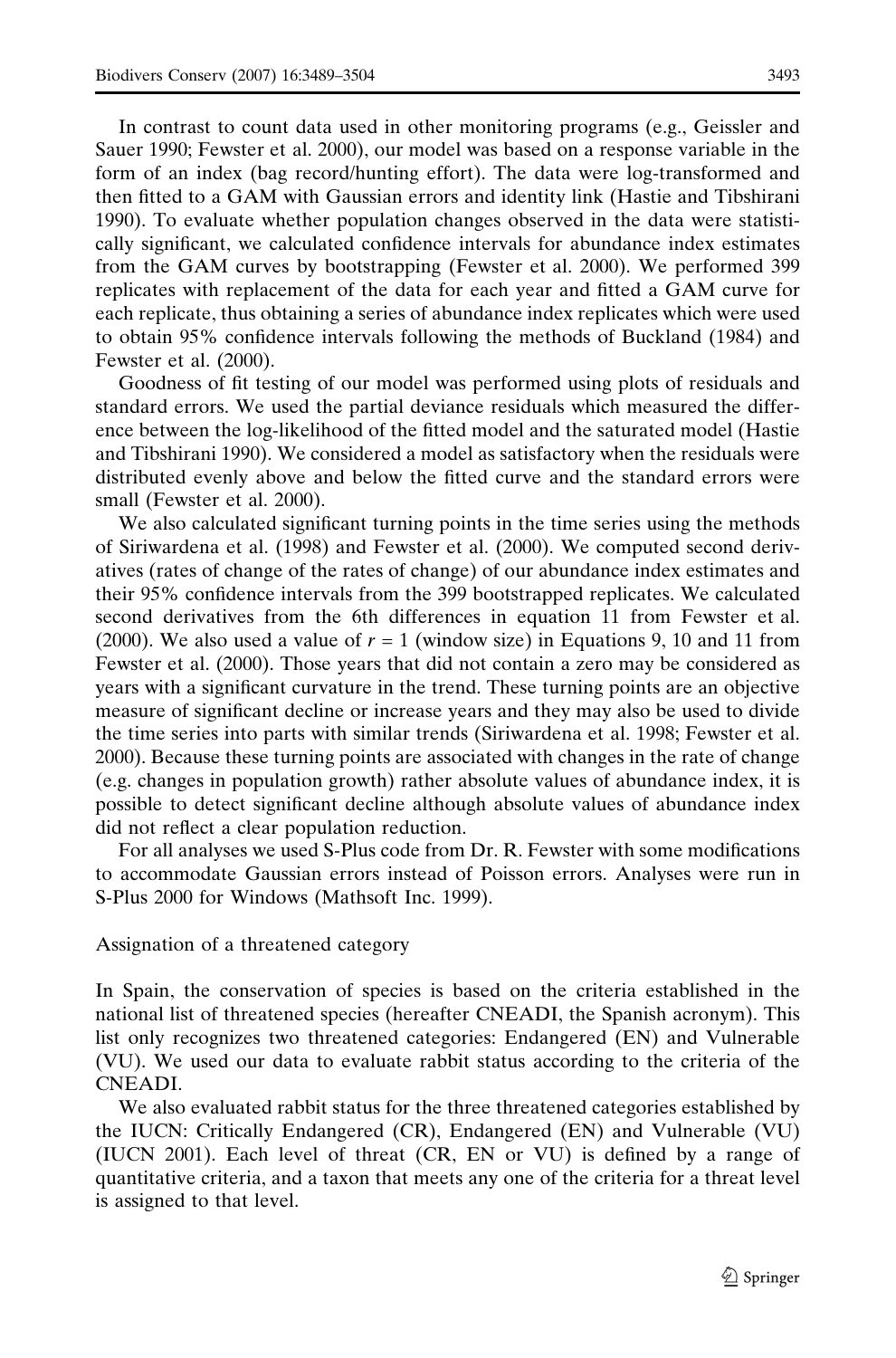# **Results**

After controlling for the number of hunting licenses, the number of rabbits hunted ranged between 0 and 97.68 (mean  $\pm$  SE: 5.13 $\pm$ 0.23 considering data from all provinces and years). The highest number of rabbits hunted (averaged over all years) was found in Toledo, a province of central Spain (mean  $\pm$  SE: 23.81 $\pm$ 4.09) and the second highest was found in Cádiz, in southern Spain (mean  $\pm$  SE: 22.26 $\pm$ 1.43) (Fig.1). The two lowest mean abundances were found in two northern provinces: Vizcaya (mean  $\pm$  SE: 0.0020  $\pm$  0.0009) and Guipúzcoa (mean  $\pm$  SE: 0.017  $\pm$  0.003). Figure 1 shows the pattern of rabbit abundance in Spain over the entire 30-year period considered. Overall, the highest number of rabbits hunted were found in central and southern Spain (Fig. 1).

Figure 2 shows the GAM trends for the abundance index with six different degrees of freedom: 3, 6, 10, 12, 16 and 20. Visual inspection of the five curves reveals that our 'a priori' selected condition of 10 degrees of freedom was indeed the best choice. The curve generated using 10 degrees of freedom revealed new features of the trends compared to 3 and 6 degrees of freedom, without being too rough. Values above 10 degrees of freedom generated rougher patterns, and as a consequence they lacked the smooth features that help to characterize true trends.

Diagnostic plots (Fig. 3) showed good fits of all GAMs with well distributed residuals around the index curve and very narrow confidence intervals. For brevity, here we only show the partial deviance residuals for the overall data.

Considering all regions together, rabbit populations in Spain suffered a major decline of about 71% when the years with the highest and lowest abundance indexes were compared (1973 vs. 1993) (Fig. 4). The series shows three significant negative turning points detected by the values of second derivatives of abundance index



Fig. 1 Map of rabbit abundance in Spain based on the distribution of mean values of hunting bags (controlled by the number of licenses issued) from 1973 to 2002. Colored areas represent different values according to quartile distribution. Black and white areas represent the highest and lowest values, respectively (first and last quartiles of the distribution), while grey areas represent medium values of abundance (higher according to intensity)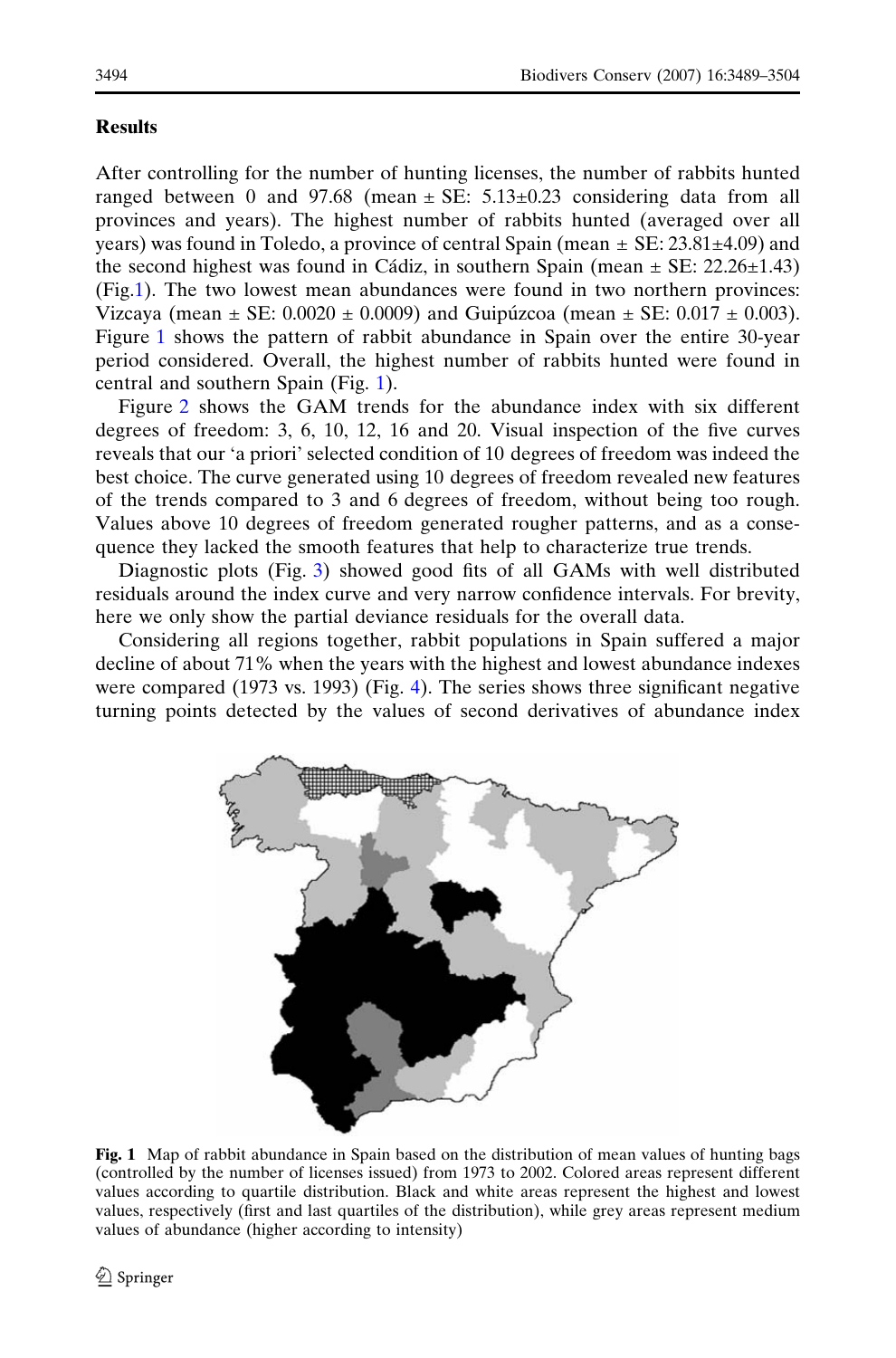

Fig. 2 Abundance index GAMs with different degrees of freedom fitted to hunting bag records from 1973 to 2002 in Spain

(Fig. 4, Table 1); the first was in 1979–1980, when a 13% decline between years was observed, but was followed by a significant positive turning point in 1982. During the period 1982–1987, and previous to the second significant negative downturn, rabbit populations increased. During 1987–1989 rabbit populations suffered a second crash, reaching minimum levels in 1993. The decrease between 1987 and 1993 totaled 48%, a very significant reduction in only 6 years, and a similar decrease was observed for several 10-year periods of the series. For example, a 49% decline was observed during the period 1980–1990 (a 10 year period very close to the publication of first Red Data Book in Spain). It is interesting to note that although a significant downturn was observed in 1987–1988 (a 13% decline from the previous year), the largest decline for any two years when absolute values of the abundance index were inspected was observed between 1988–1989, with a 15.5% reduction.

From 1993 to 2002 rabbit populations showed a slow but continuous recovery, although in 2002 abundance was still 55% lower than in 1973. Although the major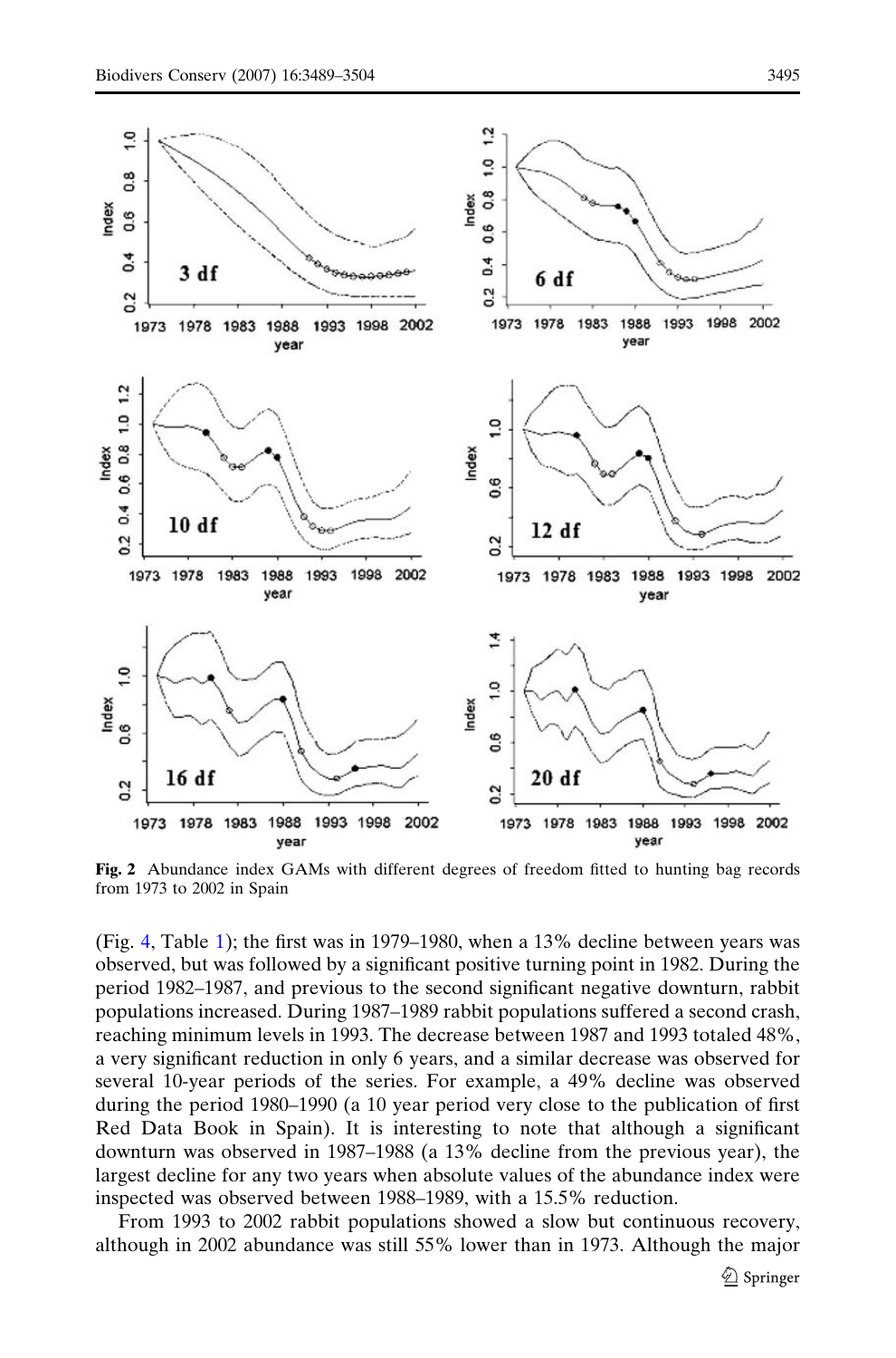

Fig. 3 Residual partial plot for the year effect curve  $S_{10}(t)$  from a GAM with 10 degrees of freedom fitted to hunting bag records controlled by the number of licenses issued. Shown are 2 SE bands (dashed line), partial deviance residuals (black dots) and a rug plot. The figure shows the balanced distribution of the residuals around the index curve and very narrow confidence intervals

declines were mainly observed in the late 1980s, we noted that the decline was constant from 1973, with a 22.2% decline observed up to 1987.

We next fitted different GAMs to different regions with the aim of testing the generality of the decline pattern. We selected four regions: Galicia (NW Spain), Castilla-La Mancha and Madrid (Central Spain), Valencia and Murcia (E Spain) and Andalucia (S Spain). The populations of north-west Spain suffered declines similar to those observed in the overall pattern, although less pronounced, and we also observed a pronounced decline in the last 5 years (Fig. 5a). In these populations, the relatively large confidence intervals probably explain the non-significant nature of the downturns observed in the years 1979, 1987 and 1997, when detected declines for



Fig. 4 Index curve showing rabbit population trends in Spain during the period 1973–2002. The solid line shows the abundance index from a GAM with 10 degrees of freedom. Dashed lines represent upper and lower 95% bootstrapped confidence intervals. Full circles correspond to significant negative turning points and empty circles represent significant positive turning points based on second derivatives of the index curve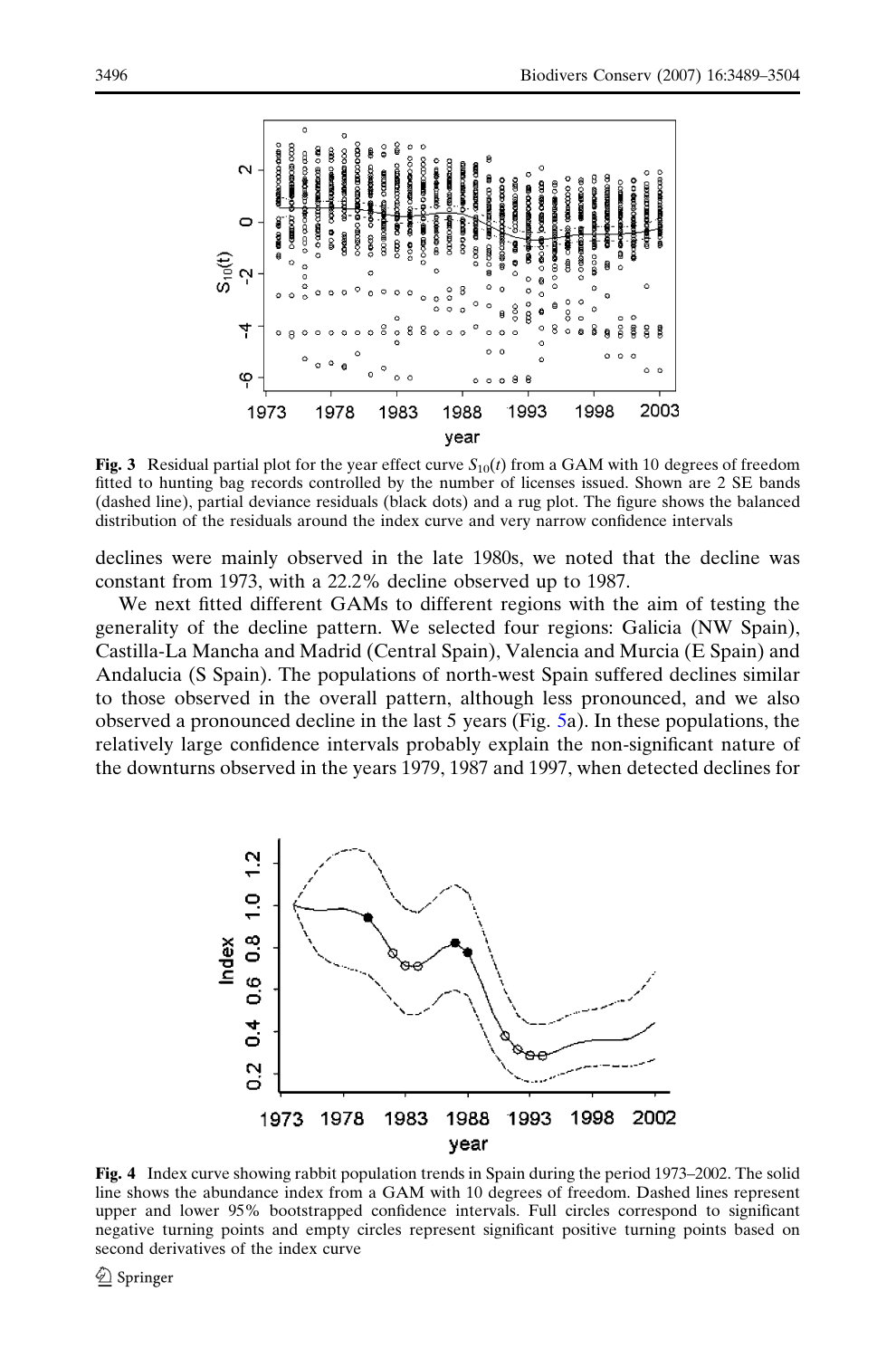Table 1 Significant upturns (U) and downturns (D) of rabbit populations in the study period based on the second derivatives of abundance index (rate of change of the rate of change of the absolute abundance index)

| Region                                                                                                |  |        |     | 1978 1980 1982 1984 1988–1989 1990 1993 1996 1998–1999 |        |  |
|-------------------------------------------------------------------------------------------------------|--|--------|-----|--------------------------------------------------------|--------|--|
| All Spain<br>Galicia (N Spain)<br>Central Spain<br>Valencia + Murcia (E Spain)<br>Andalucia (S Spain) |  | $\cup$ | . U | - 1)<br>Ð                                              | U<br>U |  |

absolute values of the abundance index were around 12–15% between consecutive years (Fig. 5a).

In eastern Spain, the pattern was different to the overall trend described. We observed a significant downturn in 1978, but the population showed a significant upturn in 1983 (Fig. 5b, Table 2). In the late 1980s, a significant downturn based on second derivatives of the index was observed, but this fact was not associated to a significant decline in the absolute values of the abundance index (Fig. 5b). Although not significant based on turning points (but this may reflect a very large confidence interval, see Fig. 5b), populations in eastern Spain suffered a strong decline in the absolute value of abundance index from 1998 to 2002 (Fig. 5b).



Fig. 5 Index curves (solid lines) for rabbit population trends in different areas of Spain from 1973 to 2002: Galicia, NW Spain (a), Levante, E Spain (b), central Spain (c) and Andalucía, South Spain (d). In all cases index curves were based on a GAM with 10 degrees of freedom. Dashed lines represent upper and lower 95% bootstrapped confidence intervals. Full circles correspond to significant negative turning points and empty dots represent significant positive turning points in second derivatives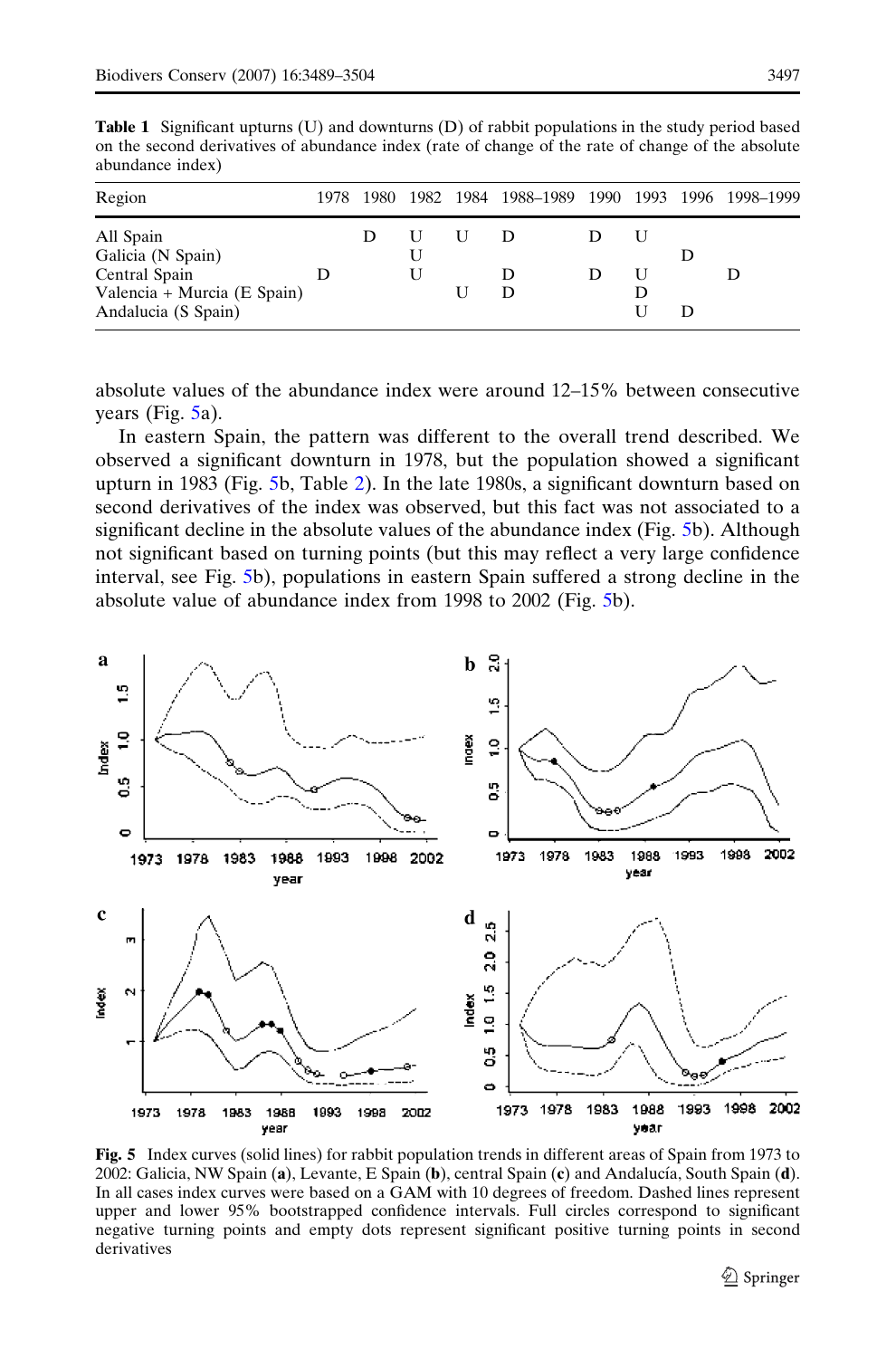| Government obligation        |  |  |  |  |
|------------------------------|--|--|--|--|
| Recovery program             |  |  |  |  |
| Habitat conservation program |  |  |  |  |
| Conservation program         |  |  |  |  |
| Management program           |  |  |  |  |
|                              |  |  |  |  |

Table 2 Threatened categories in the Spanish list of threatened species of 1990 (CNEA, Spanish acronym) and the type of program to be performed in each category

In central Spain, the pattern was very similar to the overall pattern, although the first decline appeared slightly earlier (Fig. 5c). A decline of 82.56% was observed between the highest abundance in 1978 and the lowest in 1994, among the most marked declines across the country during the study period. We observed three significant downturns, in the years 1978, 1987 and 1995, whereas significant upturns were recorded in 1981, 1990–1992 and 2001 (Fig. 5c, Table 2). In contrast to the north-west and eastern regions, central populations showed some signs of recovery in the last 7 or 8 years, similar to the overall pattern.

In the south of Spain, rabbit populations appeared stable during the late 1970s (Fig. 5d). A significant upturn was detected in 1984–1985 (Fig. 5d, Table 2), when populations increased by 16–18%. A non-significant downturn occurred between 1987 and 1992 (Fig. 5d, Table 2), when populations crashed by 72%. In this calculation, the large confidence intervals likely precluded the detection of this decrease as significant in the analysis of second derivatives, a problem that was outlined in a similar study by Fewster et al. (2000). A significant upturn was recorded in 1995 and populations increased after this point, as in the case of central Spain.

In summary, rabbit population trends were similar country-wide, although the declines occurred at different moments depending on the region. Thus, some areas showed a large decline during the late 1980s and others showed declines in the last 5–6 years of the time series. Different regions also differed in the existence of previous declines before RHD outbreaks in the late 1980s.

### **Discussion**

Hunting bags and GAM use in the analysis of population trends of game species

The study of population trends is a key element of the management of populations and a critical aspect of modern conservation biology (Geissler and Sauer 1990; Fewster et al. 2000). Several wild species are harvested or hunted by humans and records of these hunting activities potentially can be used when monitoring populations and conducting other ecological or environmental studies. An exemplary case is the use of fish catches in the analysis, forecast and management of fisheries (Hilborn and Walters 1992). Hunting bags also offer this opportunity, and they have been used for a variety of taxa to model population fluctuations, population trends and predator-prey dynamics (e.g., Cattadori and Hudson 1999; Kitson 2004).

Nevertheless, it is possible that hunting bag records are not good indicators of true population numbers or trends, and a direct validation has been called for. In some cases a good correlation has been shown between hunting bag data and true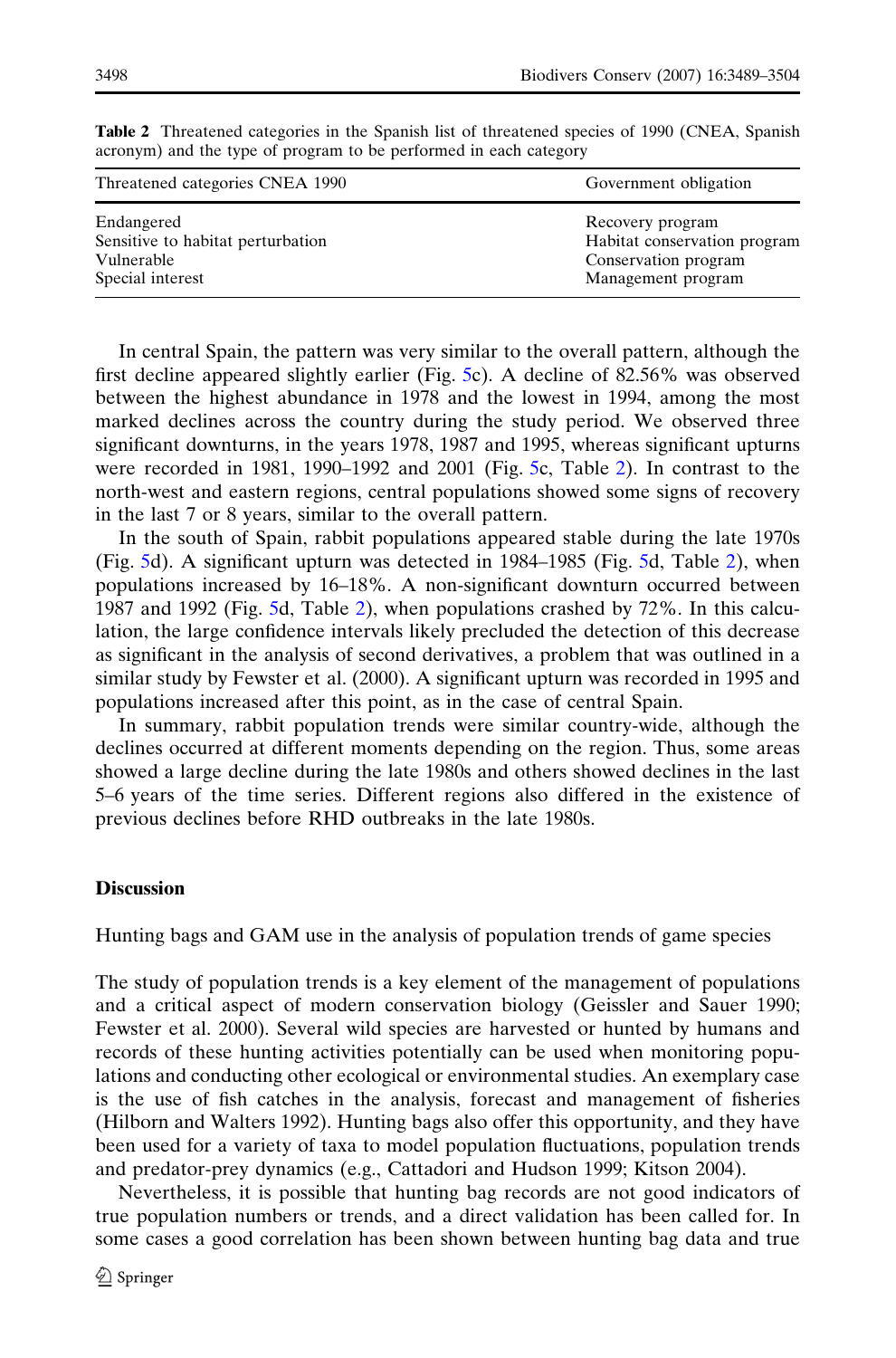population density or abundance (Royama 1992; Cattadori et al. 2003; Kitson 2004). Although a direct comparison of hunting bags and density of rabbits was not available, this is no reason to think that bags do not represent true numbers, or at least represent reliable population trends. Rabbit hunting method did not substantially change during the period of study (hunting with dogs and by individual hunters on foot), in contrast to hunting method in relation to other forms of small game such as the red-legged partridge (REGHAB 2002). We thus believe that the relationship between hunting bags and rabbit density did not differ between years. An interesting 'ad hoc' result that validated this source of data was the good correlation between significant population declines (turning points) and the appearance of RHD in multiple areas in Spain. RHD first appeared in some regions in 1988 (Argüello et al. 1988) and in the following five years most areas of Spain suffered the effects of this new disease (Blanco and Villafuerte 1993; Villafuerte et al. 1994; Cooke 2002). The significant turning points detected in our study were mainly located in the period 1987–1994 when declines of 50–90% were estimated in most areas, similar to data reported in local areas where the disease was studied (Peiró and Seva 1991; Blanco and Villafuerte 1993; Villafuerte et al. 1994).

Interestingly, although the greatest decline was observed during the period 1988– 1989, a large crash was also observed in 1987–1988. These data may indicate that RHD virus was introduced to Spain a year before it was first recorded. The lack of suitable disease monitoring programs in Spain may have prevented the detection of the disease in the first epizootics. In France and central Europe, the first outbreaks were recorded in previous years (Cooke 2002) and it is therefore possible that this could also have been the case in Spain as suggested by our results.

In addition to demonstrating the value of using hunting bag data as a proxy for population numbers, we also highlighted the usefulness of GAMs for robust and flexible descriptions of population trends (see also Fewster et al.2000; Siriwardena et al. 2000). The use of GAMs may enhance the scientific study of species status and conservation by including all possible functional relationships between population numbers and time.

Rabbit population decline and conservation

The wild rabbit is native to the Iberian Peninsula (Thompson and King 1989; Monnerot et al. 1994) and is an important prey item for many endangered predators, emphasizing the importance of its conservation. The rabbit is also a very important species for small game hunting in Spain (REGHAB 2002). Despite these facts, little effort has been made to conserve this species in Spain, where most action plans related to rabbit conservation have been developed within conservation programs for endemic endangered predators (MIMAM 1999, 2001; but see Calvete and Estrada 2004; Calvete et al. 2005).

Until the proclamation of the Law of Nature Conservation in 1989, which included the establishment of the National Threatened Species List (CNEA), Spain had no nationally organized concept of conservation. In 1990, the CNEA introduced three categories for classifying threat levels to native species that obliged the government to establish a particular conservation program for a species based on its threat category (Table 2). In 1992 the first CNEA was published and wild rabbit was listed as a ''Least Concern'' (LC) species (based on the Red Data Book for Spanish Mammals, Blanco and González 1992). Listing of taxa in this category implies that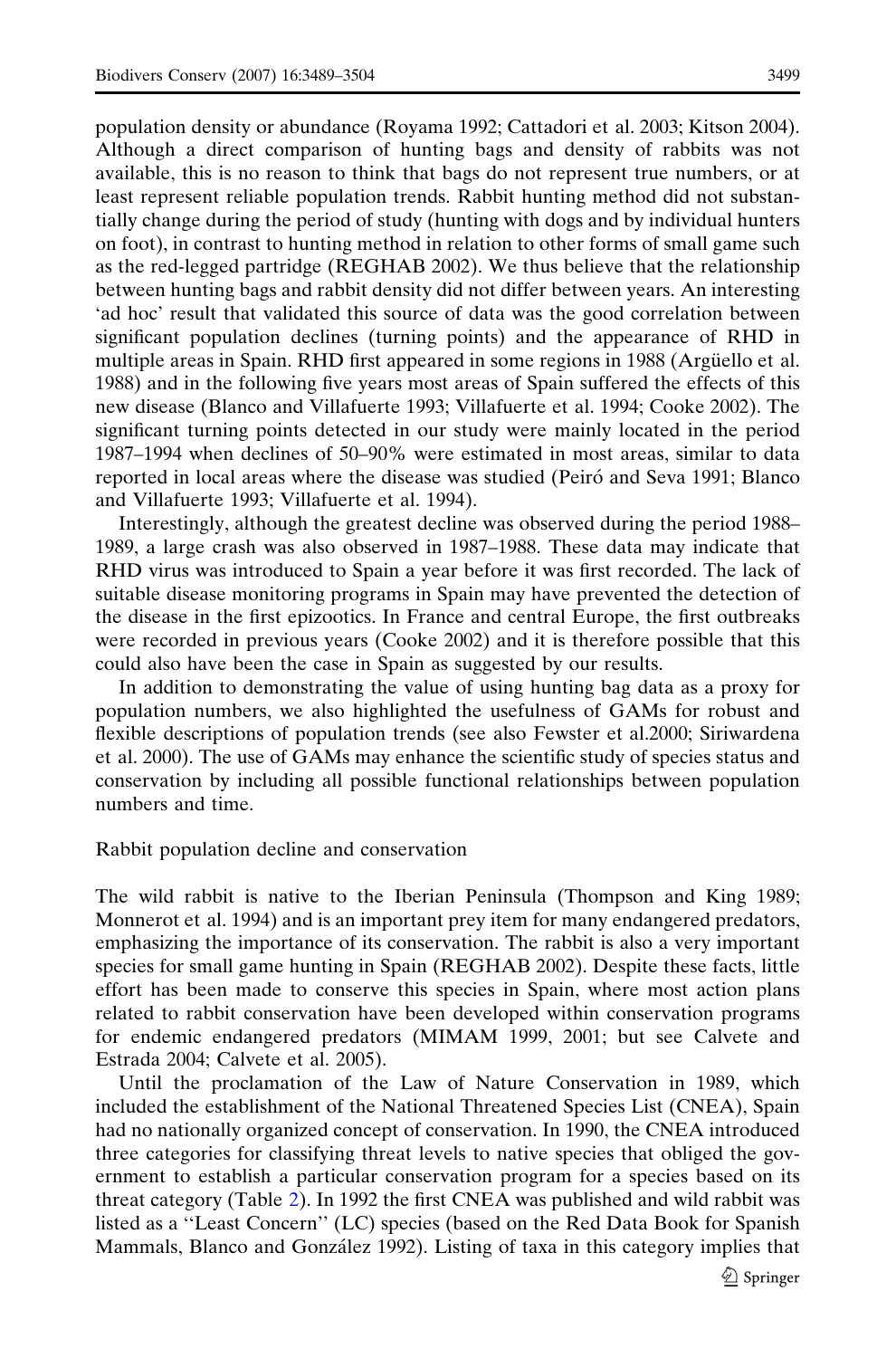there is no evidence that the survival of the species is threatened. Paradoxically, the best available evidence at that moment indicated that rabbit population crashes exceeding 80% had occurred in several regions of Spain (Peiró and Seva 1991). One year later, a technical report based on questionnaires was published suggesting that rabbit populations had declined by around 55% over a 5-year period and that this decline coincided with the first appearance of RHD in 1988 (Blanco and Villafuerte 1993).

At an international scale, the IUCN Red List System was established in 1994, which specified quantitative criteria for how taxa should be listed and conservation efforts initiated (IUCN 2001). Under these guidelines the IUCN stated that any taxon fitting at least one of five criteria should be included in one of the threatened categories (Critically Endangered, Endangered, Vulnerable; IUCN 2001). Moreover, the IUCN stated that the best available evidence about a species have to be used in order to list the species. In 2003, when the new version of the CNEA (CNEADI, in preparation) was proposed, only the studies of Peiró and Seva (1991) and Blanco and Villafuerte (1993) were available to evaluate rabbit status. Nevertheless, Criteria A of the CNEADI and the IUCN Red List System (population decline) require data from 50- and 10-year periods, respectively. Thus, although the available data were alarming, they were not sufficient to qualify rabbits for any category other than ''Data Deficient'' in the IUCN Red List system. Listing of taxa in this category indicates that more information is required and acknowledges the possibility that future research will show that a threatened classification is appropriate. Surprisingly, the rabbit has again been proposed as a LC species in the CNEADI. A taxon is LC when it has been evaluated against the criteria and does not qualify for any of the threatened categories (IUCN 2001).

The IUCN states that it is important to make positive use of whatever data are available. In many cases great care should be exercised in choosing between 'Data Deficient' and a threatened status (IUCN 2001). Our study is the first scientific attempt to quantify rabbit population trends in Spain over the last 30 years, and the data are clear and relevant: wild rabbits have suffered a major national decline of around 70%, with values of up to 90% observed in some areas. Indeed, such a strong decline may be considered as catastrophic (Reed et al. 2003), which greatly increases the probability of extinction of these populations (Lande 1993; Reed et al. 2003). Following the criteria of the IUCN Red List System, our analysis indicates a population size reduction of 42–49% over most 10-year periods within the 30 yearperiod of the present study. Thus, our result proves that the rabbit meets Criteria A4 and should be listed as Vulnerable. According to the CNEADI requirement that data cover a period of more than 50 years, our study period is too short; however, if experts were in agreement about rabbit status, the species could also be listed as VU and as such, the Spanish government would be obliged to establish a conservation program (Table 2). Nevertheless, it is important to emphasize that a taxon may require conservation action even if it is not officially listed as threatened.

The lack of a nationwide conservation program for wild rabbit in Spain is probably one of the most paradoxical conservation issues in Europe, and possibly the world. Similar to the declines observed in Spain, the appearance of RHD in Australia and New Zealand in 1995 caused large population crashes of 40–95% (Neave 1999; Cooke 2002). In contrast to the Spanish situation, researchers, managers and conservationists in those countries all agreed upon the usefulness of national monitoring programs and research on rabbits. This attitude promoted governments to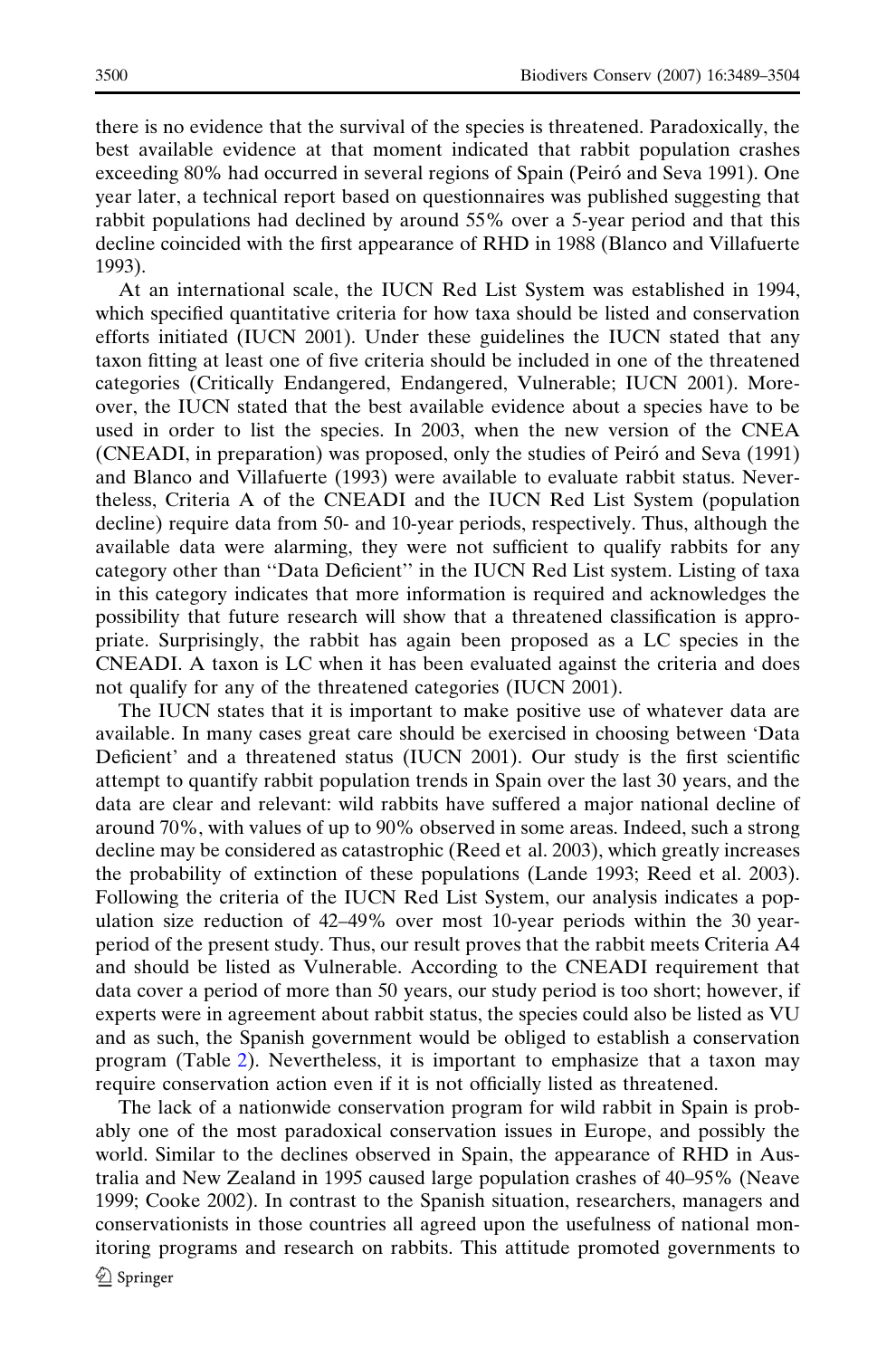perform such monitoring not only for studying population trends, but also for the detection and study of RHD outbreaks (Neave 1999; Cooke 2002; Henzell et al. 2002). Furthermore, it must be noted that, in contrast to Spain, the rabbit is considered a major pest in the southern hemisphere, where it has been introduced and has caused significant environmental damage. The large discrepancy between the Spanish and Australian attitudes to the researching and monitoring of rabbits highlights how similar situations can elicit very different conservation responses.

The major declines observed in Spain give rise to a general question: why is the wild rabbit not a protected species in Spain? The case of rabbits in Spain is a good example of the constraints faced by conservationists in most countries, where in addition to demographic baseline data, conservation practices are dictated mainly by socio-economic constraints including political trade-offs, 'lobby' pressures and traditional management (Kellert 1985; Pullin and Knight 2001). Since the IUCN World Conservation Strategy (1980), the management of species has shifted from a strict 'conservationist' view to one where people's perceptions and attitudes play a key role in conservation decisions (Bandara and Tisdell 2003). Within this new paradigm, even small but important stakeholder groups may exert a strong influence on conservation decisions (Kellert 1985).

Despite the decrease in the economic value of rabbit hunting in the last decades (perhaps as a consequence of rabbit decline), rabbits continue to be socially important. Rabbit hunting is mainly carried out by municipal and local associations of hunters who do not have enough economic resources to access other small game hunting practices, such as red-legged partridge hunting (Bernabeu 2000). Therefore, rabbit is the only hunting species for a large proportion of hunters. Moreover, many of these hunters consider rabbit hunting a traditional activity with large emotional value (REGHAB 2002). The hunter collective represents a very important social force in Spain; for instance, 80% of the country is covered by hunting lands (REGHAB 2002) and around 1.3 million people are linked to game activities, with most of them linked to rabbit hunting (REGHAB 2002; Angulo and Villafuerte 2003).

It is clear that politicians are influenced by hunter demands or opinions about wildlife conservation or management. Although in the last decades the conservation movement has strengthened in Spain, its political influence remains low, especially in rural areas (Kellert 1985; Bandara and Tisdell 2003). It is also clear that any conservation measures that may reduce traditional hunting activities, especially actions related to the conservation of game species, will face strong opposition from hunters and politicians, and so managers or conservationists may be reluctant to implement such measures.

Furthermore, the Spanish Hunters Federation and other hunter associations often make economic contributions to researchers who study rabbits and other game species. Such contributions are good for conservation biology, but could be questionable in instances where the interests of multiple lobby groups are in opposition. Unfortunately, we feel that most decisions regarding rabbit conservation in Spain could be tainted by such negative feedback between research, management and funding sources.

The sociological scenario for rabbit conservation in Spain is therefore very complex, with politicians, hunters, conservationists and other social forces playing distinct roles. Similar social or political interference in conservation plans has been observed elsewhere. Perhaps the best-known example in recent decades has been the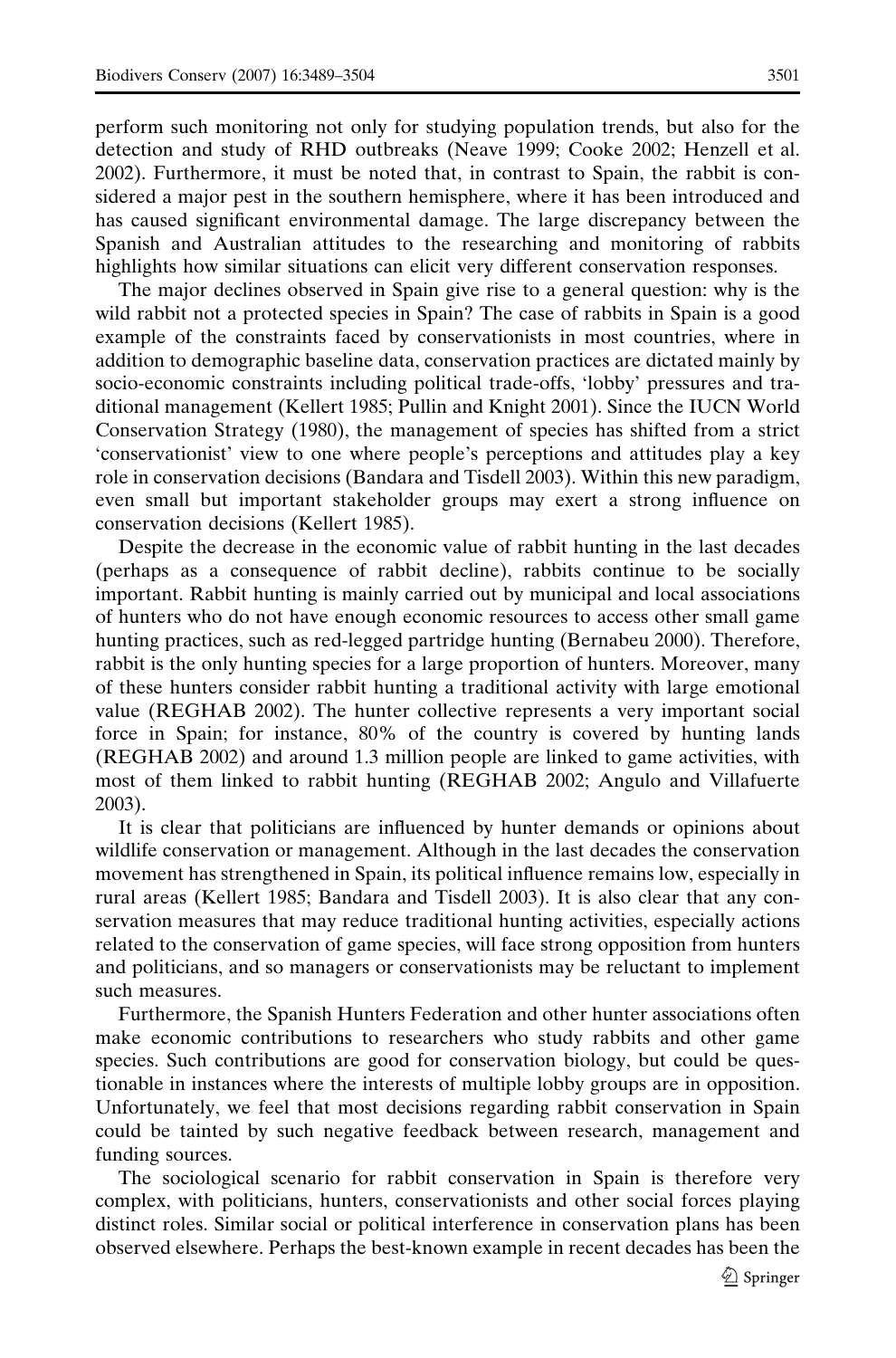restocking of wolf populations in Yellowstone National Park, USA (Wilson 1997; Bangs et al. 1998). Conservationists and managers sought the recovery of the park community structure prior to the depletion of the wolf population by man. In contrast, landowners, mainly devoted to cattle raising, were very reluctant and opposed to attempts to bolster the population of such a predator. After much heated debate, politicians and managers agreed to re-establish wolves based on ecological principles, but assuming a certain social cost (Wilson 1997). This example shows how conservation priorities may overcome social opposition when biological reasoning prevails. In some circumstances biological reasoning may not be as useful, and a strong opposition may impede implementation of conservation actions or reduce the efficacy of whatever action is taken. For example, the restocking of a species such as the wolf in areas with high cattle interests may lead to landowners using poison, negatively affecting both wolves (the target of the management action) and other species of conservation concern (e.g., other carnivores, raptors, etc.). We thus advocate a balance between social and biological reasoning.

In conclusion, we call for the urgent development of a national conservation plan for rabbits in Spain, independent of the Iberian lynx and Imperial eagle recovery programs. We want to emphasize that the conservation of rabbits cannot be impeded for sociological reasons or to accommodate any particular lobby group. This conservation plan does not need to be restricted to the protection of rabbits, which may elicit strong opposition from hunters and farmers; rather, it should be based on an adaptive approach (MacNab 1983; Parma et al. 1998). Within this framework, management actions should be based on the particular circumstances of each region, including social opposition in areas where rabbits cause significant crop damage. We also wish to emphasize the need to make positive use of whatever data are available (Pullin and Knight 2001), and advocate the use of scientific methods and standard scientific procedures when making conservation decisions, especially when classifying species into conservation categories.

Acknowledgements We thank to Javier Seoane for his help with S-Plus software and Rachel Fewster for her support with the GAM code for analyzing population trends.

#### References

- Angulo E, Villafuerte R (2003) Modelling hunting strategies for the conservation of wild rabbit populations. Biol Conserv 115:291–301
- Argüello JL, Llanos A, Pérez LI (1988) Enfermedad hemorrágica del conejo en España. Med Vet 5:645–650
- Baines D, Hudson PJ (1995) The decline of black grouse in Scotland and northern England. Bird Study 42:122–131
- Bandara R, Tisdell C (2003) Comparison of rural and urban attitudes to the conservation of Asian elephants in Sri Lanka: empirical evidence. Biol Conserv 110:327–342
- Bangs EE, Fritts SH, Fontaine JA, Smith DW, Murphy KH, Mack CM, Niemeyer CC (1998) Status of the grey wolf restoration in Montana, Idaho, and Wyoming. Wild Soc Bull 26:785–798
- Barker RJ, Sauer JR (1992) Modeling population change from time series data. In: McCullogh DR, Barrett R (eds) Widlife 2001: populations. Elsevier, New York USA, pp 182–194
- Bernabeu RL (2000) Evaluación económica de la caza en Castilla-La Mancha. PhD Thesis, Universidad de Castilla-La Mancha, Spain
- Blanco JC, González JL (1992) Libro Rojo de los Vertebrados de España. ICONA, Colección Técnica, Madrid, Spain

 $\mathcal{D}$  Springer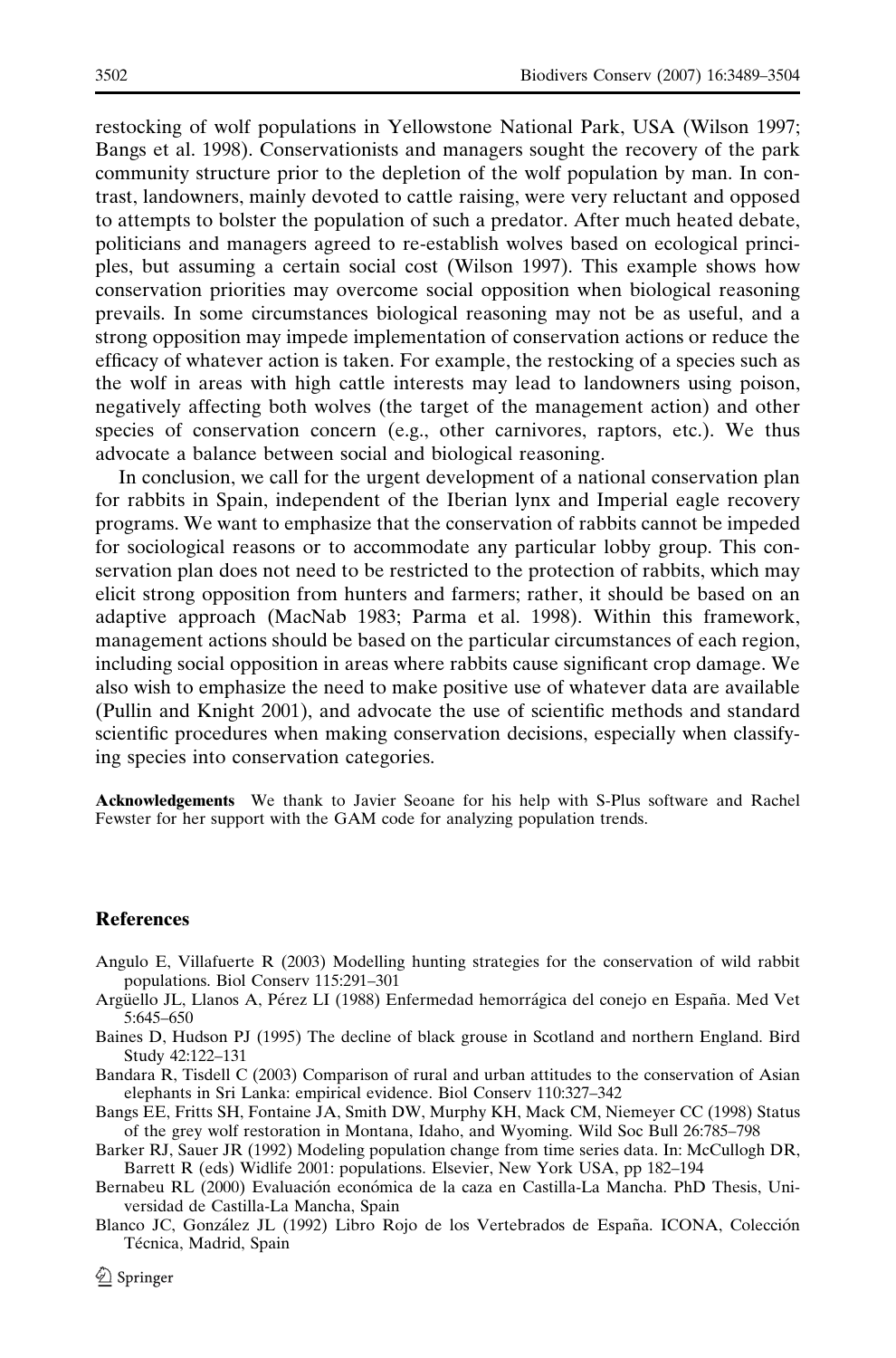- Blanco JC, Villafuerte R (1993) Factores ecológicos que influyen sobre las poblaciones de conejo. Efectos de la enfermedad hemorrágico vírica. TRAGSA, Madrid Spain
- Bostford LW, Methot RD Jr, Johnston WE (1983) Effort dynamics of the northern California Dungeness crab (Cancer magister) fishery. Can J Fish Aquat Sci 40:337–346

Buckland ST (1984) Monte Carlo confidence intervals. Biometrics 40:811–817

- Calvete C, Estrada R (2004) Short-term survival and dispersal of translocated European wild rabbits. Improving the release protocol. Biol Conserv 120:507–516
- Calvete C, Estrada R, Villafuerte R, Lucientes J, Osácar JJ (2002) Epidemiology of viral hemorrhagic disease (VHD) and myxomatosis in the wild rabbit (Oryctolagus cuniculus) in the mid-Ebro valley, Spain. Vet Record 150:776–782
- Calvete C, Angulo A, Estrada R (2005) Conservation of European wild rabbit populations when hunting is age and sex selective. Biol Conserv 121:623–634
- Cattadori IM, Hudson PJ (1999) Temporal dynamics of grouse populations at the southern edge of their distribution. Ecography 22:374–384
- Cattadori IM, Haydon DT, Thirgood SJ, Hudson PJ (2003) Are indirect measures of abundance a useful index of population density? The case of red grouse harvesting. Oikos 100:439–446
- Cooke BD (2002) Rabbit haemorrhagic disease: field epidemiology and the management of wild rabbit populations. Revue Scientifique et Technique de l'Office International d'Epizooties 21:347–358
- Delibes M, Hiraldo F (1981) The rabbit as prey in the Iberian Mediterranean ecosystems. In: Myers K, MacInnes CD (eds) Proceedings of the old world lagomorph conference. University of Guelph, Ontario Canada, pp 614–622
- Droege S, Sauer JR (1990) North American Breeding Bird Survey annual summary 1989. U.S. Fish and Wildlife Service Biological Report 90:1–22
- Drollette D (1996) Australia fends off critic plan to eradicate rabbits. Science 272:191–192
- Ferrer M, Negro JJ (2004) The near extinction of two large European predators: super specialists pay a price. Conserv Biol 18:344–349
- Fewster RM, Buckland ST, Siriwardena GM, Baillie SR, Wilson JD (2000) Analysis of population trends for farmland birds using generalized additive models. Ecology 81:1970–1984
- Geissler PH, Sauer JR (1990) Topics in route-regression analysis. In: Sauer JR, Droege S (eds) Survey designs and statistical methods for the estimation of avian population trends. U.S. Fish and Wildlife Service Biological Report 90(1), pp 54–57
- Gilpin ME (1973) Do hares eat lynx? Am Nat 107:727–730
- Hastie TJ, Tibshirani RJ (1990) Generalized additive models. Chapman and Hall, London, United Kingdom
- Henzell RP, Cunningham RB, Neave HM (2002) Factors affecting the survival of Australian wild rabbits exposed to rabbit haemorrhagic disease. Wil Res 29:523–542
- Hilborn R, Walters CJ (1992) Quantitative fisheries stock assessment: choice, dynamics and uncertainty. Chapman and Hall, London, United Kingdom
- IUCN (2001) IUCN red list categories and criteria: version 3.1. IUCN Species Survival Commission. IUCN, Gland, Switzerland and Cambridge, United Kingdom
- James FC, McCullogh CE, Wiedenfeld DA (1996) New approaches to the analysis of population trends in land birds. Ecology 77:13–27
- Kellert SR (1985) Social and perceptual factors in endangered species management. J Wild Manage 49:528–536
- Kitson JC (2004) Harvest rate of sooty shearwaters (Puffinus griseus) by Rakiura Maori: a potential tool to monitor population trends? Wild Res 31:319–325
- Lande R (1993) Risks of population extinction from demographic and environmental stochasticity, and random catastrophes. Am Nat 142:911–927
- MacNab J (1983) Wildlife management as scientific experimentation. Wild Soc Bull 11:397–401
- Mathsoft Inc. (1999) S-Plus 2000 for Windows. Seattle, Whasington, USA
- MIMAM. (1999) Estrategia para la conservación del Lince Ibérico (Lynx pardinus). Ministerio de Medio Ambiente Comisión, Nacional de Protección de la Naturaleza, Madrid, Spain
- MIMAM (2001) Estrategia para la conservación del Águila Imperial Ibérica (Aquila adalberti). Ministerio de Medio Ambiente Comisión, Nacional de Protección de la Naturaleza, Madrid, Spain
- Monnerot M, Vigne JD, Biju-Duval C, Casane D, Callou C, Hardy C, Mougel F, Soriguer RC, Dennebouy N, Mounolou JC (1994) Rabbit and man: genetic and historic approach. Gen Select Evol 26:167–182